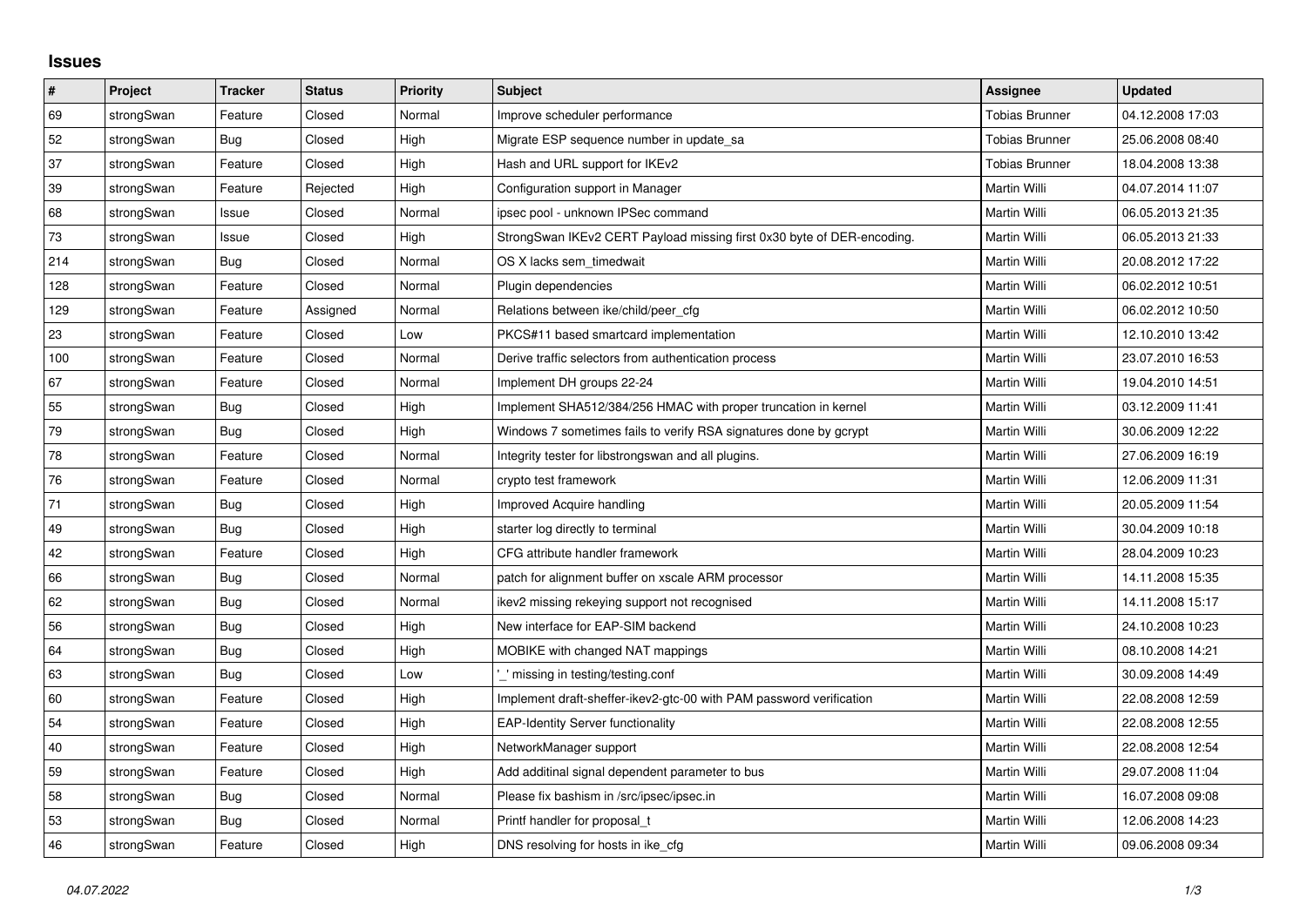| $\vert$ #      | Project    | <b>Tracker</b> | <b>Status</b> | Priority  | <b>Subject</b>                                                              | <b>Assignee</b>     | <b>Updated</b>   |
|----------------|------------|----------------|---------------|-----------|-----------------------------------------------------------------------------|---------------------|------------------|
| 25             | strongSwan | Feature        | Closed        | High      | alternative crypto implementation                                           | Martin Willi        | 31.05.2008 09:49 |
| 50             | strongSwan | Bug            | Closed        | High      | plutostderrlog option missing                                               | Martin Willi        | 11.05.2008 10:10 |
| 48             | strongSwan | Feature        | Closed        | High      | Parallel trustchain verification                                            | Martin Willi        | 16.04.2008 11:33 |
| 47             | strongSwan | Feature        | Closed        | High      | <b>RNG API</b>                                                              | <b>Martin Willi</b> | 16.04.2008 11:27 |
| 41             | strongSwan | Feature        | Closed        | High      | CFG attribute provider framework                                            | Martin Willi        | 16.04.2008 11:24 |
| 43             | strongSwan | <b>Bug</b>     | Closed        | High      | missing certificate_identity in SQL database causes segfault                | Martin Willi        | 07.04.2008 10:08 |
| 45             | strongSwan | Bug            | Closed        | High      | Failure to open SQLite database crashes charon                              | Martin Willi        | 07.04.2008 09:16 |
| 36             | strongSwan | Bug            | Closed        | High      | strongswan-4.2.0 does not compile with uclibc                               | Martin Willi        | 04.04.2008 13:51 |
| $\overline{7}$ | strongSwan | Feature        | Closed        | High      | Relational database configurations/credentials                              | Martin Willi        | 02.04.2008 16:30 |
| 30             | strongSwan | Feature        | Closed        | High      | Certificate caching                                                         | Martin Willi        | 02.04.2008 14:50 |
| 35             | strongSwan | Bug            | Closed        | High      | ikev2/ocsp-no-signer-cert scenario segfaults                                | Martin Willi        | 02.04.2008 09:45 |
| 34             | strongSwan | <b>Bug</b>     | Closed        | High      | ikev2/multi-level-ca-loop segfaults                                         | <b>Martin Willi</b> | 31.03.2008 09:19 |
| 26             | strongSwan | Bug            | Closed        | High      | Port all tools to new crypto/credential APIs                                | <b>Martin Willi</b> | 21.03.2008 18:04 |
| 33             | strongSwan | Bug            | Closed        | High      | ikev2/crl-revoked scenario broken                                           | Martin Willi        | 19.03.2008 19:02 |
| 31             | strongSwan | Bug            | Closed        | High      | ikev2/rw-eap-aka-rsa scenario fails                                         | Martin Willi        | 19.03.2008 15:25 |
| 32             | strongSwan | <b>Bug</b>     | Closed        | High      | ikev2/rw-no-idr scenario fails                                              | Martin Willi        | 19.03.2008 11:13 |
| 22             | strongSwan | Feature        | Closed        | High      | OCSP support                                                                | Martin Willi        | 10.03.2008 18:41 |
| 21             | strongSwan | Feature        | Closed        | High      | CRL support                                                                 | Martin Willi        | 10.03.2008 18:40 |
| 24             | strongSwan | Feature        | Closed        | High      | Update doxygen documentation                                                | Martin Willi        | 22.02.2008 16:07 |
| 27             | strongSwan | Feature        | Closed        | High      | Create a database API                                                       | Martin Willi        | 19.02.2008 15:16 |
| 20             | strongSwan | Feature        | Closed        | High      | Pluggable fetcher plugins                                                   | Martin Willi        | 18.02.2008 09:58 |
| 16             | strongSwan | Feature        | Closed        | High      | Generic plugin architecture                                                 | Martin Willi        | 15.02.2008 09:37 |
| 13             | strongSwan | Feature        | Closed        | High      | Implement a modular credential framework                                    | Martin Willi        | 15.02.2008 09:36 |
| 17             | strongSwan | Feature        | Closed        | High      | Pluggable crypto modules                                                    | Martin Willi        | 15.02.2008 09:36 |
| 19             | strongSwan | Feature        | Closed        | High      | Include EAP-MD5 into trunk                                                  | Martin Willi        | 13.12.2007 09:48 |
| 18             | strongSwan | Feature        | Closed        | High      | Merge EAP-AKA module into trunk                                             | Martin Willi        | 13.12.2007 09:47 |
| 15             | strongSwan | Feature        | Closed        | High      | Implement rauthentication using RFC4478                                     | Martin Willi        | 30.11.2007 14:55 |
| 14             | strongSwan | Feature        | Closed        | High      | Initiate/Terminate IKE_SAs                                                  | Martin Willi        | 13.11.2007 14:04 |
| 6              | strongSwan | Feature        | Closed        | High      | XML based configuration interface: Control                                  | Martin Willi        | 13.11.2007 14:04 |
| 12             | strongSwan | Bug            | Closed        | Immediate | Fix build on uClibc                                                         | Martin Willi        | 31.10.2007 10:34 |
| 2              | strongSwan | Feature        | Closed        | High      | Complete MOBIKE support                                                     | Martin Willi        | 31.10.2007 10:30 |
| 11             | strongSwan | Bug            | Closed        | High      | Show IKE SA status overview                                                 | Martin Willi        | 31.10.2007 10:29 |
| 10             | strongSwan | <b>Bug</b>     | Closed        | High      | distribution cannot be built because logout.cs template is missing in trunk | Martin Willi        | 18.09.2007 07:43 |